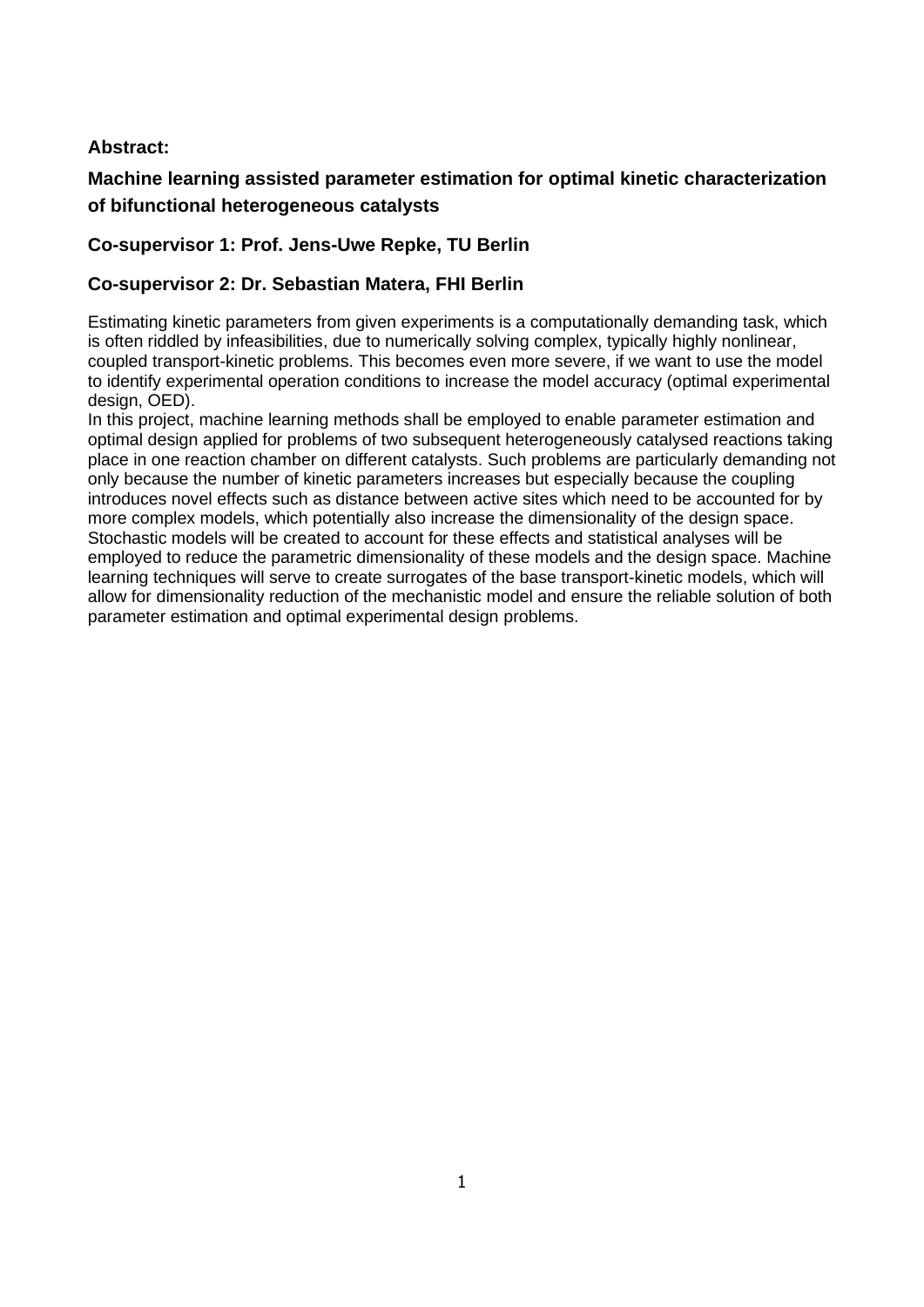**Extended description version of the project:** 

**Machine learning assisted parameter estimation for optimal kinetic characterization of bifunctional heterogeneous catalysts**

**Co-supervisor 1: Prof. Jens-Uwe Repke, TU Berlin**

**Co-supervisor 2: Dr. Sebastian Matera, FHI Berlin**

### **1. Overall goal of the project**

The central objective of the proposed project is the development of an innovative general-purpose methodology implemented in an opensource software framework for the parameter estimation from and optimal design for experimental kinetic data at significantly reduced costs. Using  $CO<sub>2</sub>$  to methanol hydration coupled with a methanol to dimethyl ether (DME) conversion on two different catalysts as a prototypical example, the novel methodology shall be applied to optimally explore the high-dimensional design space. Particularly, it shall be investigated how the spatial catalyst arrangement can be exploited to shine light into the effects arising from the coupling of the two catalytic pathways. Especially, the case of preparation uncertainty will require to develop proper stochastic models, which, by their nature, will be computationally rather demanding and adaptive sparse grid quadrature will be employed here to perform the statistical averaging. The primary challenge will be to achieve a high computational efficiency and algorithmic stability to address the complex scenarios of coupled reaction systems addressed in the CoE UniSysCat. To achieve this, methods like global sensitivity analysis (GSA) and subset selection will be used to reduce the dimensionality of the problem, thereby increasing the convergence rate of the involved iterative optimization algorithms. The other limiting factor is the evaluation of the base reactor model and machine learning techniques for high-dimensional problems like adaptive sparse grids or adaptive dynamic sampling will be employed to create computationally efficient surrogate models for performing parameter estimation and optimal experimental design. Besides these methodological advances the project shall support the experimental studies on bifunctional heterogeneous catalysis conducted in the CoE, exemplified on the methanol synthesis from  $CO<sub>2</sub>$  followed by the dehydration to dimethyl ether. Two kinds of reactor setups shall be investigated, a Berty reactor and a fixed bed reactor. Emphasis will be put on the investigation of the spatial separation of active sites and the preparation uncertainty of core-shell particles, which

both are expected to play a more prominent role than in conventional monofunctional catalysis.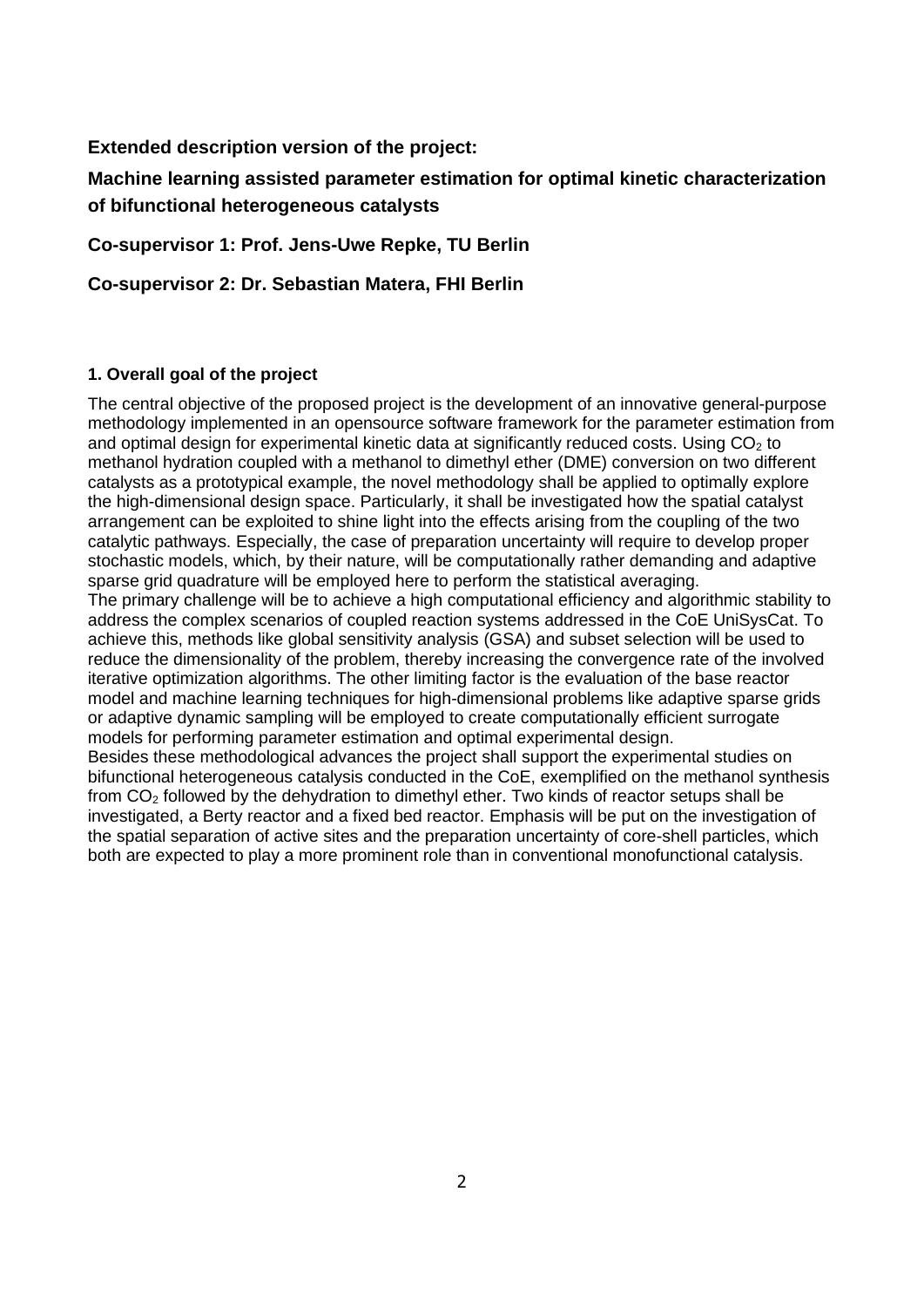### **2. State of the art**

Parameter estimation (PE) has been in application for decades<sup>1</sup>. Common challenges in PE (and OED) are over-parameterization, convergence problems due to high nonlinearity, limitation of experimental data, effects of some parameters on model predictions may be small, or the effects of some parameters may be correlated, poor initial guess and last but least lack of identifiability<sup>2</sup>. Approaches to tackle these challenges have been proposed and exemplary been employed using Monte Carlo methods<sup>3</sup>.

<span id="page-2-0"></span>A crucial factor is to filter out unimportant parameters/design variables by global sensitivity analyses/subset selection and thereby reduce the dimensionality of the optimization problem in order to improve the convergence rate. During the last years, such methodologies have been developed in the Matera<sup>4,5</sup> (global sensitivity analysis) and the Repke<sup>6</sup> (subset selection) group. Essentially, such approaches provide the information how much the value of given parameter influences the output of a model.

Nevertheless, for complex systems like two subsequent heterogeneously catalysed reactions taking place in one reaction chamber on different catalysts found in the CoE UniSysCat the application of formerly proposed methods is limited due to increased complexity and the correlated increase in computational effort. The limiting factor for the computational efficiency is the repetitive evaluation of the costly physical/base model, especially when microkinetic models are used to represent the catalytic response. During the last years, we and others have developed surrogate (machine learning) models for the efficient representation of high-fidelity, costly models<sup>[4,7](#page-2-0),8,9</sup>. In the project, we will particularly explore the use of adaptive sparse grids, because they exhibit fast convergence also in higher dimension and allow for an adaptive, error controlled selection of the tr[a](#page-2-0)ining data<sup>4</sup>.

Bifunctional heterogeneous catalysis employs two kinds of catalytic particles, where the products from the first catalytic cycle serve as educts for the second. An exemplary system of coupled catalysis investigated in the scope of UniSyCat is the methanol synthesis from CO<sup>2</sup> followed by dehydration to DME. One research question in this field is how the distance between the two active sites affect the function of the overall process. One way to control this distance on mesoscopic scales is core-shell particles, and, during the last months, we have developed a reduced order mathematical model for the particles (Brösigke, Repke, Matera, in preparation). This allows for running corresponding reactor simulations at comparable costs as for single shell particles, if all particles in the chamber would be identical. In reality, the synthesis of identical particles is not possible and deriving a model which accounts for this uncertainty will be part of the project.

<sup>1</sup> D.W. Marquardt (1963) Journal of the Society for Industrial & Applied Mathematics, 11(2):431–441

2 López C DC, Barz T, Peñuela M, Villegas A, Ochoa S, Wozny G. (2013) Biotechnol Prog. 29(4):1064-82.

<sup>3</sup> D. C. López C, G. Wozny, A. Flores-Tlacuahuac, R. Vasquez-Medrano, and V. M. Zavala (2016 ) Industrial & Engineering Chemistry Research 55 (11), 3026-3042.

<sup>5</sup> Döpking, S., & Matera, S. (2017) Chemical Physics Letters, 674, 28-32.

<sup>4</sup> Döpking, S., Plaisance, C.P., Strobusch, D., Reuter, K., Scheurer, C., & Matera, S. (2018) The Journal of Chemical Physics 148.

<sup>6</sup> C. Hoffmann and J. Weigert and E. Esche and J.-U. Repke, (2019) Computer Aided Chemical Engineering Iss. 46 pp 583-588.

<sup>&</sup>lt;sup>7</sup> Lorenzi, J. M., Stecher, T., Reuter, K., & Matera, S. (2017) The Journal of Chemical Physics, 147(16).

<sup>8</sup> J. Weigert and E. Esche and C. Hoffmann and J.-U. Repke, (2019) Computer Aided Chemical Engineering Iss. 47 pp 311-316.

<sup>&</sup>lt;sup>9</sup> M. Bracconi, M. Maestri, (2020) Chemical Engineering Journal, Volume 400.